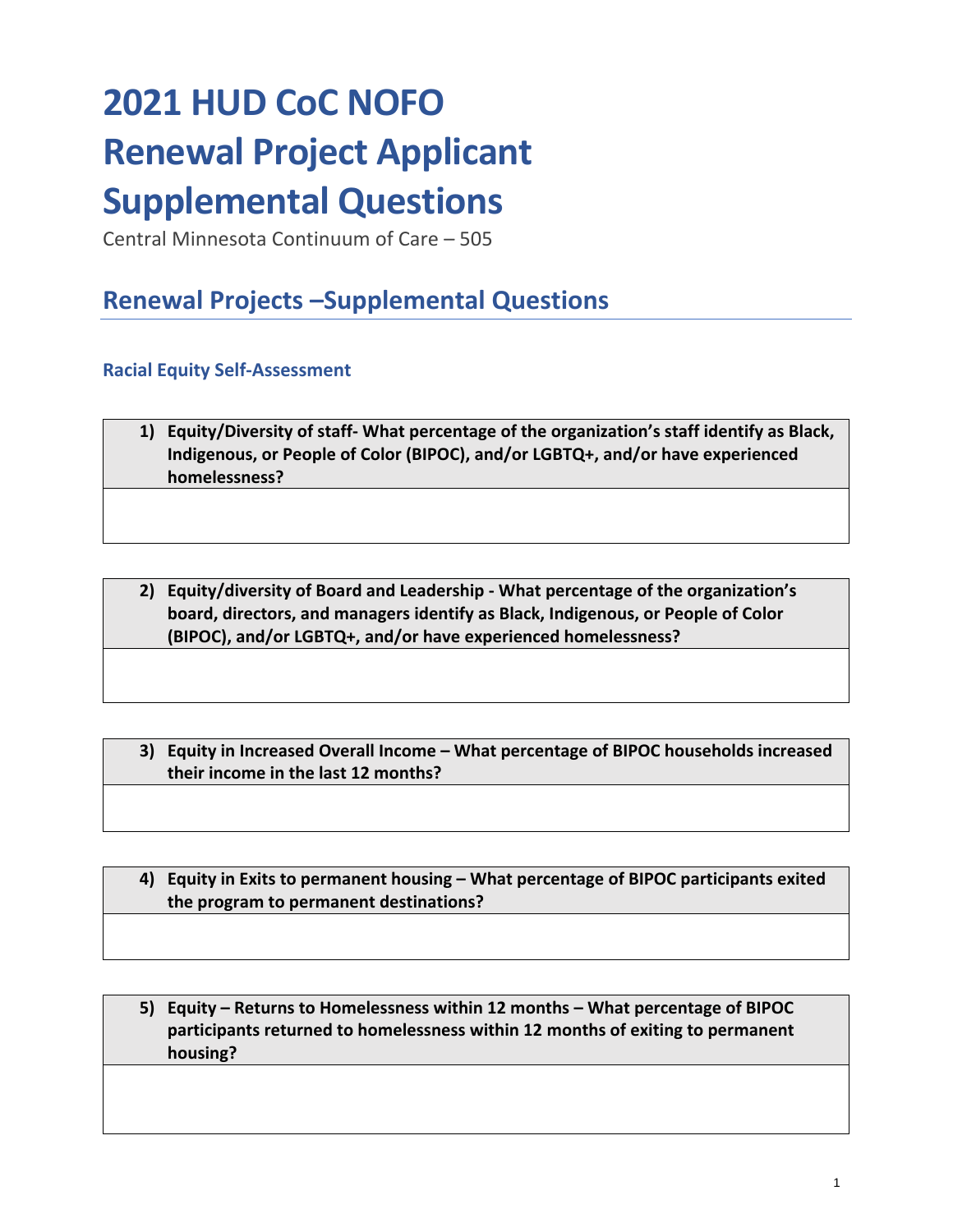**6) How does your program integrate culturally specific and/or culturally responsive programming? If your program does not currently integrate culturally specific and/or culturally responsive programming, what is your plan to do so in the future? (suggested word count: 100-250 words):** 

Culturally Responsive Care Definition<sup>1</sup>: "Cultural responsiveness means being open to new ideas that may conflict with the ideas, beliefs and values of your own culture, and being able to see these differences as equal…It means being respectful of everyone's backgrounds, beliefs, values, customs, knowledge, lifestyle, and social behaviors. It helps you provide culturally appropriate care and support, so people are empowered to manage their own health. Cultural responsiveness involves continuous learning, selfexploration, and reflection. It draws on a number of concepts, including cultural awareness, cultural sensitivity, and cultural competence Cultural responsiveness is important for all social and cultural groups, including:

- Indigenous and tribally enrolled people
- People from culturally and linguistically diverse backgrounds
- Refugees or displaced migrants
- People at all life stages, including end of life
- People with different abilities
- Lesbian Gay Bisexual Transgender Queer Intersex Asexual Two Spirit (LGBTQIAS2+ people)

<sup>1</sup> Definition adapted from the Agency for Clinical Innovation, New South Wales, AU.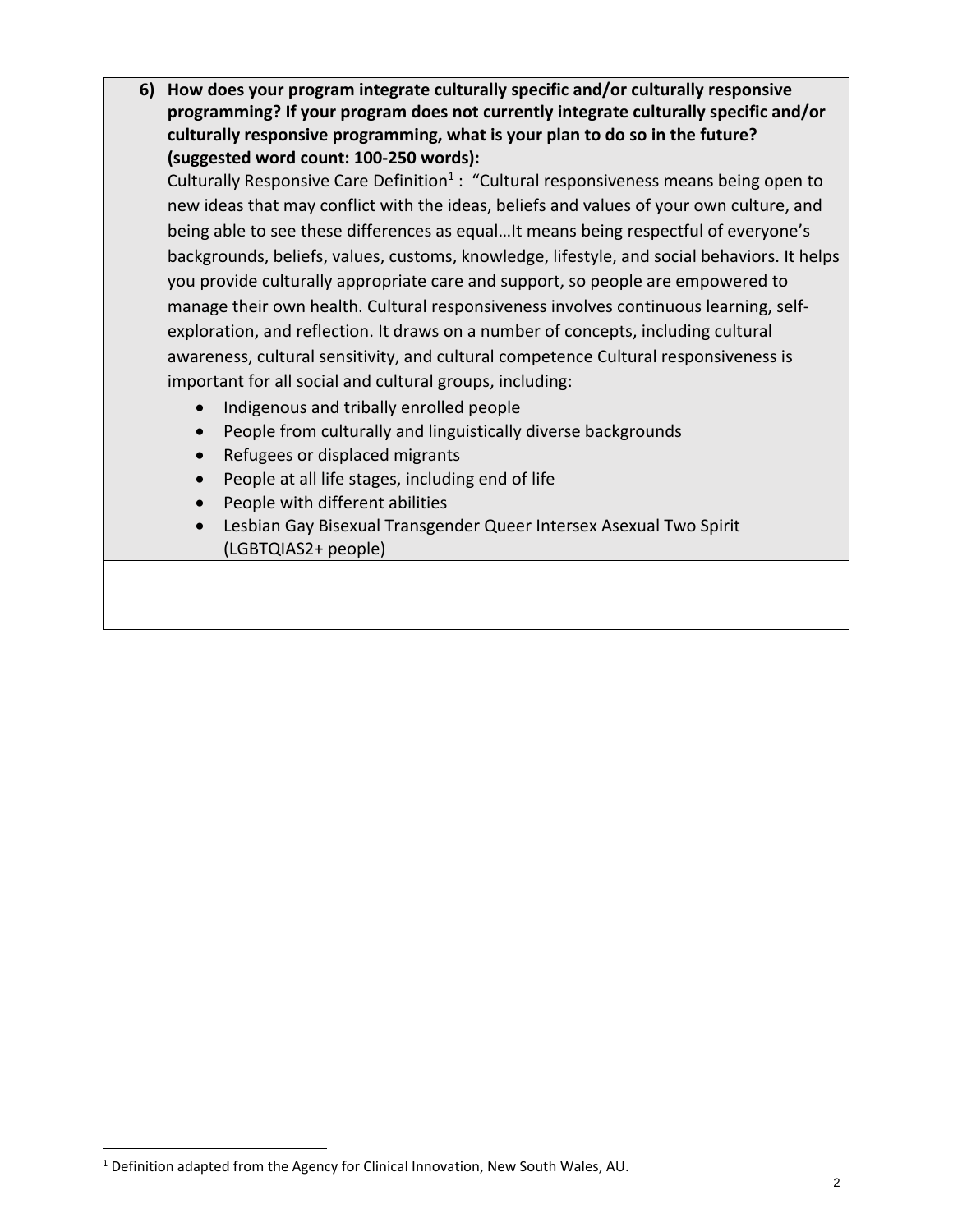# Housing First Assessment

Housing First projects are effective in assisting all subpopulations of people experiencing homelessness to access and sustain permanent stable housing. It has been demonstrated that projects can operate well and safely without requirements that prevent many people living on the streets and in the shelter system from entering and/or remaining in housing.

As part of the NOFO solicitation for new and renewal projects, applicants are required to answer the following questions related to the proposed project's eligibility criteria and project rules. Each question will be scored as indicated. At the completion of the questionnaire, the applicant will tabulate the total score.

For the 2021 NOFO competition, this assessment is required for CoC-funded housing projects only.

#### **1. Low Barrier access:**

a. Does the project require clients to pass a background screening prior to project entry (excluding sexual offender/predator check)?

Yes  $\Box$  No  $\Box$  [No = 1 point]

b. Does the project prohibit all persons with specified criminal convictions on a blanket basis to be excluded from admission (excluding registered sexual offenders)?

Yes  $\Box$  No  $\Box$  [No = 1 point]

c. Does the project require participants to be clean and sober for a specified period prior to project entry as a condition for admission?

Yes  $\Box$  No  $\Box$  [No = 1 point]

d. Does the project serve individuals and families regardless of sexualorientation, family composition, or marital status?

Yes  $\Box$  No  $\Box$  [Yes = 1 point]

e. Does the project serve and house transgender individuals according to the gender they identify?

Yes  $\Box$  No  $\Box$  [Yes = 1 point]

f. Does the project expedite the admission process including aiding in assembling necessary documents in order to support the application for admission and using person-centered and flexible processes for admission to the project? Yes  $\Box$  No  $\Box$  [Yes = 1 point]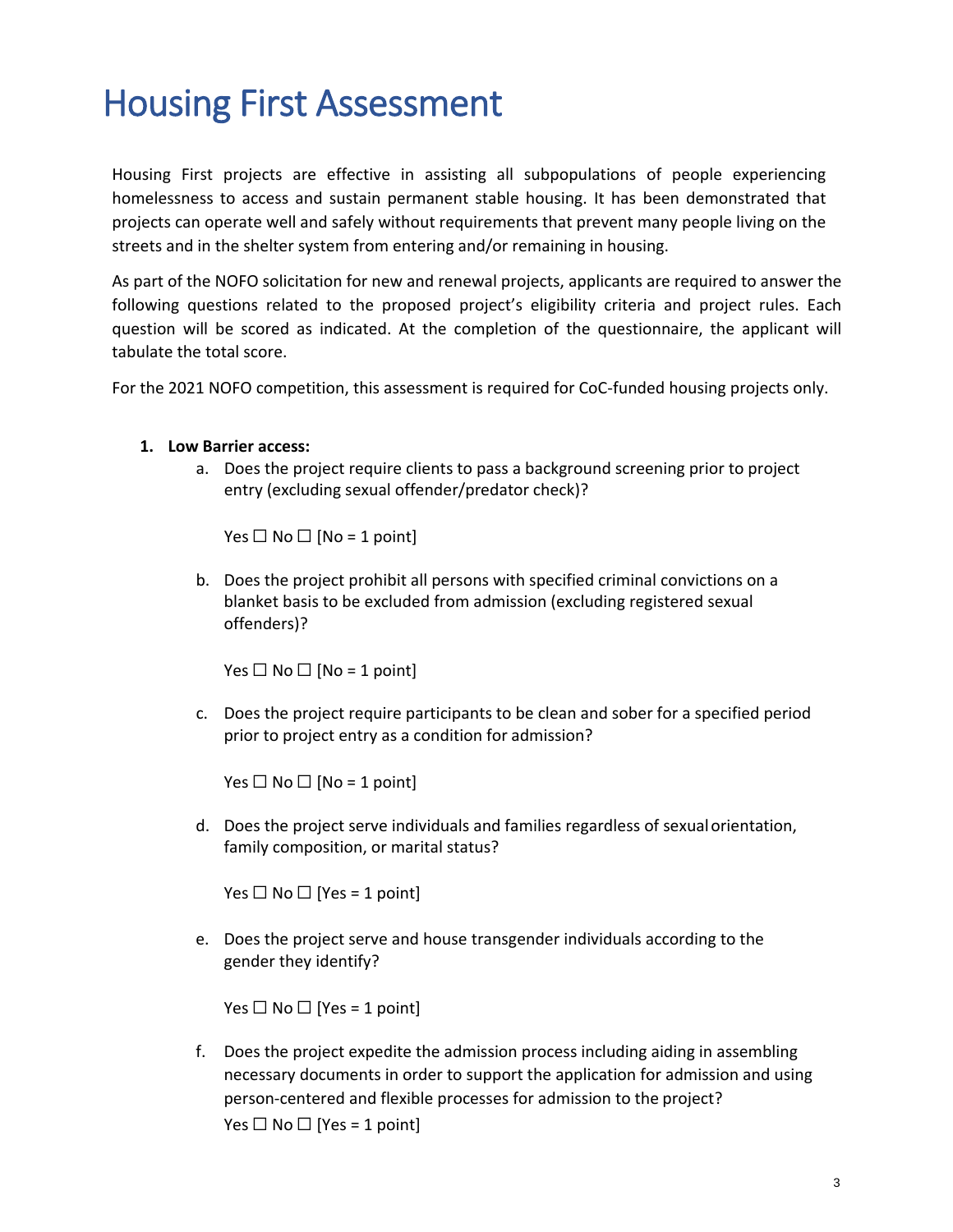### **2. Housing Retention**

a. Does the project terminate participants for failure to participate in treatment or support services including case management?

Yes  $\Box$  No  $\Box$  [ No = 1 point}

b. Does the project terminate participants solely for engaging in substance use?

Yes  $\Box$  No  $\Box$  [No = 1 point]

c. Does the project require participants to obtain income as a condition of remaining in the project?

Yes  $\Box$  No  $\Box$  [No = 1 point]

d. Does the project make all efforts to avoid discharging participants into homelessness including referral back to coordinated entry for those who cannot remain in the project?

Yes  $\Box$  No  $\Box$  [Yes = 1 point]

e. Are project participants held to standards/behaviors not found in mainstream leases (such as not being allowed visitors, curfews, required to do chores, or not being allowed to have alcoholic beverages in their unit)?

Yes  $\Box$  No  $\Box$  [No = 1 point]

#### **3. Participant engagement**

a. Does the project provide participant choice in accessing services and are efforts made to connect participants to community-based services?

Yes  $\Box$  No  $\Box$  [Yes = 1 point]

b. Does the project provide regular opportunities for program participants to provide input on project policies and operations?

Yes  $\Box$  No  $\Box$  [Yes = 1 point]

c. Are project staff trained in clinical and non-clinical strategies to support participant engagement including harm reduction, motivational interviewing, and trauma informed approaches?

Yes  $\Box$  No  $\Box$  [Yes = 1 point]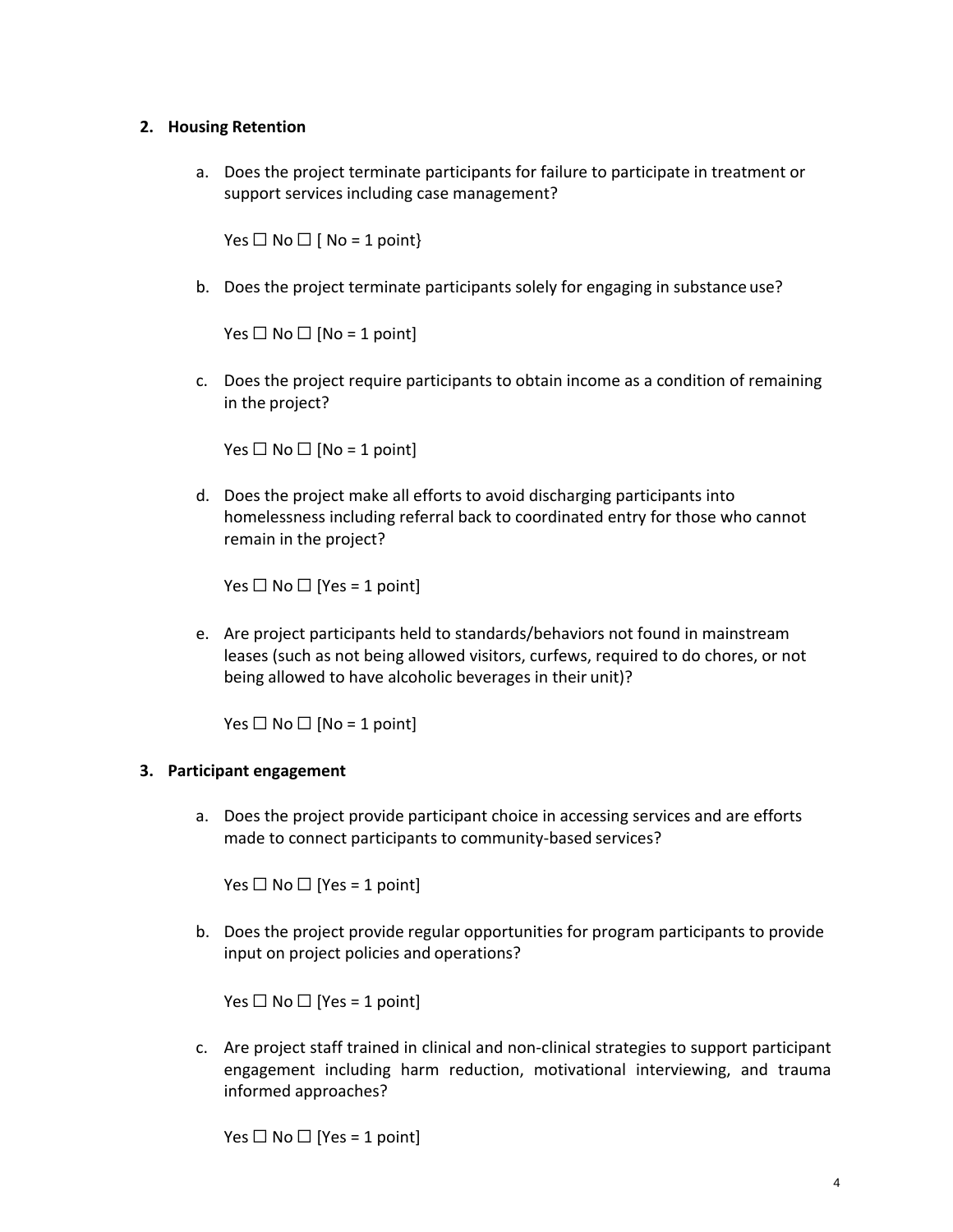TOTAL SCORE:

### **HOUSING FIRST NARRATIVE**

**1. Please provide an overall description of how this project utilizes a housing first approach. This response will be scored based on how the project designed with aligned with the Housing First Principles including:** *Client participation in services is not a prerequisite for housing placement; Few, if any, programmatic requirements for entry into housing (e.g. sobriety, minimum income threshold); Services are provided as per client's choice and discretion.*

**Up to 2 additional points may be given to the project based on your response to this question. (Suggested word count: 100-250).**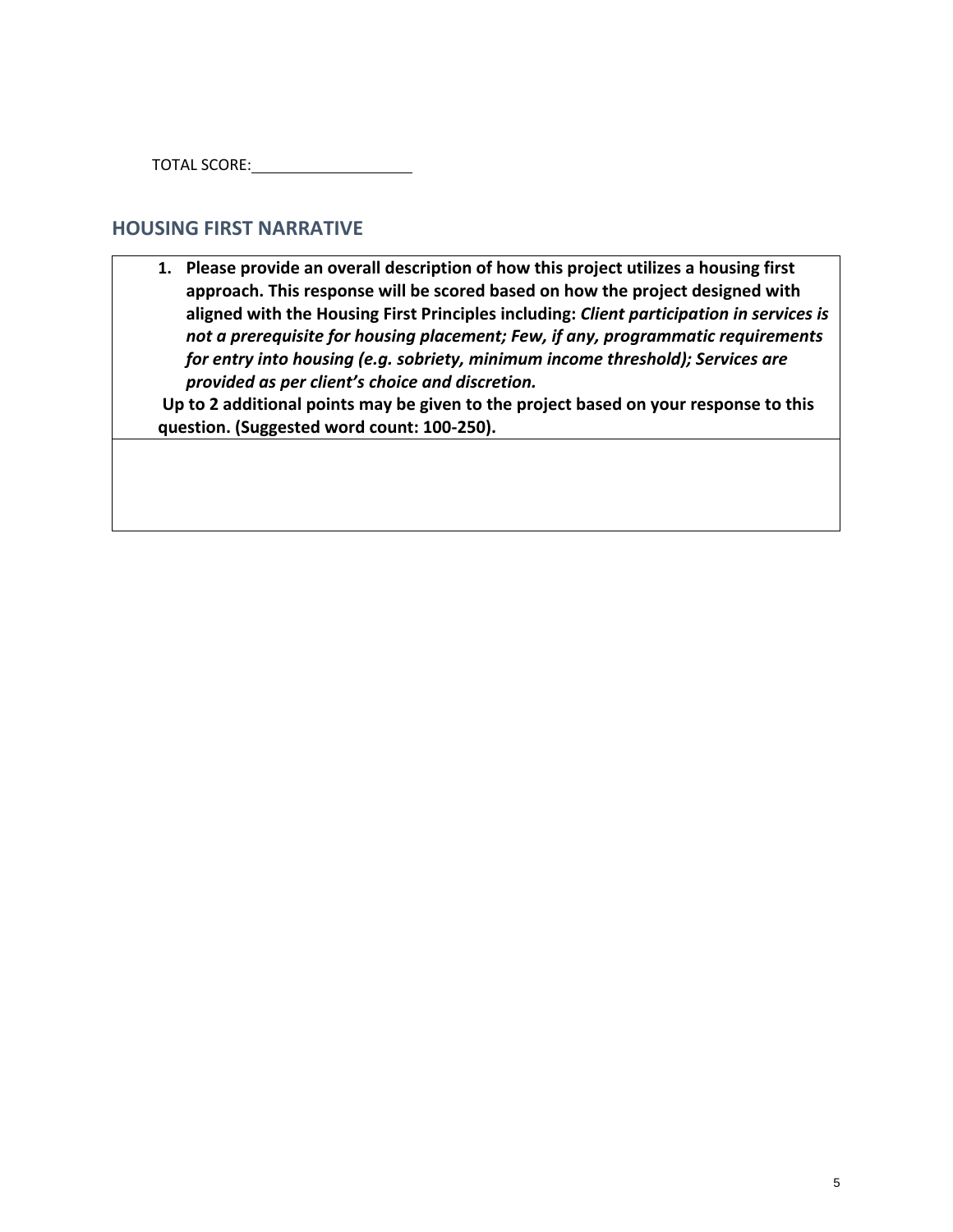# **Households withChildren Supplement**

Central Minnesota Continuum of Care – 505

# **Instructions**

Each PSH, RRH and TH project that serves households with children, including unaccompanied youth, must demonstrate that it is:

- 1. Collaborating with local education agencies to assist in the identification of homeless families as well as informing these homelessfamilies and youth of their eligibility for McKinney-Vento education services.
- 2. Considering the educational needs of children when families are placed in emergency or transitional shelter and is, to the maximum extent practicable, placing families with children as close to possible to their school of origin so as not to disrupt the children'seducation.
- 3. Establishing policies and practices that are consistent with, and do not restrict the exercise of rights provided by the education subtitle of the McKinney-Vento Act, and other lawsrelating to the provision of educational and related services to individuals and families experiencing homelessness.
- 4. Designating a staff person to ensure that children are enrolled in school and connected to the appropriate services within the community, including early childhood programssuch as Head Start, Part C of the Individuals with Disabilities Education Act, and McKinney-Vento education services.

To do that, complete this checklist. Not all steps are required to receive points in this scoring criteria. Please see NE CoC NOFA Scoring Criteria for more information about scoring related to this assessment.

# **Checklist**

Check the box to indicate the steps the project applicant and/or project partners have taken to meet the requirements listed above.

## **K-12 Education**

### HUD minimum requirements

- $\Box$  Written plan in place to ensure that children & youth are enrolled in and attending school. Plan includes staff duties, formal partnerships/MOUs developed with school districts to identify and serve homeless households with children, and program intake and/or case management checklist or procedures that address education rights, education plans for households with children, and school stability.
- $\Box$  Provide parents and youth with brochures and other information that summarizes their educational rights, as well as contact information for the school liaison and/orstate homeless education coordinator.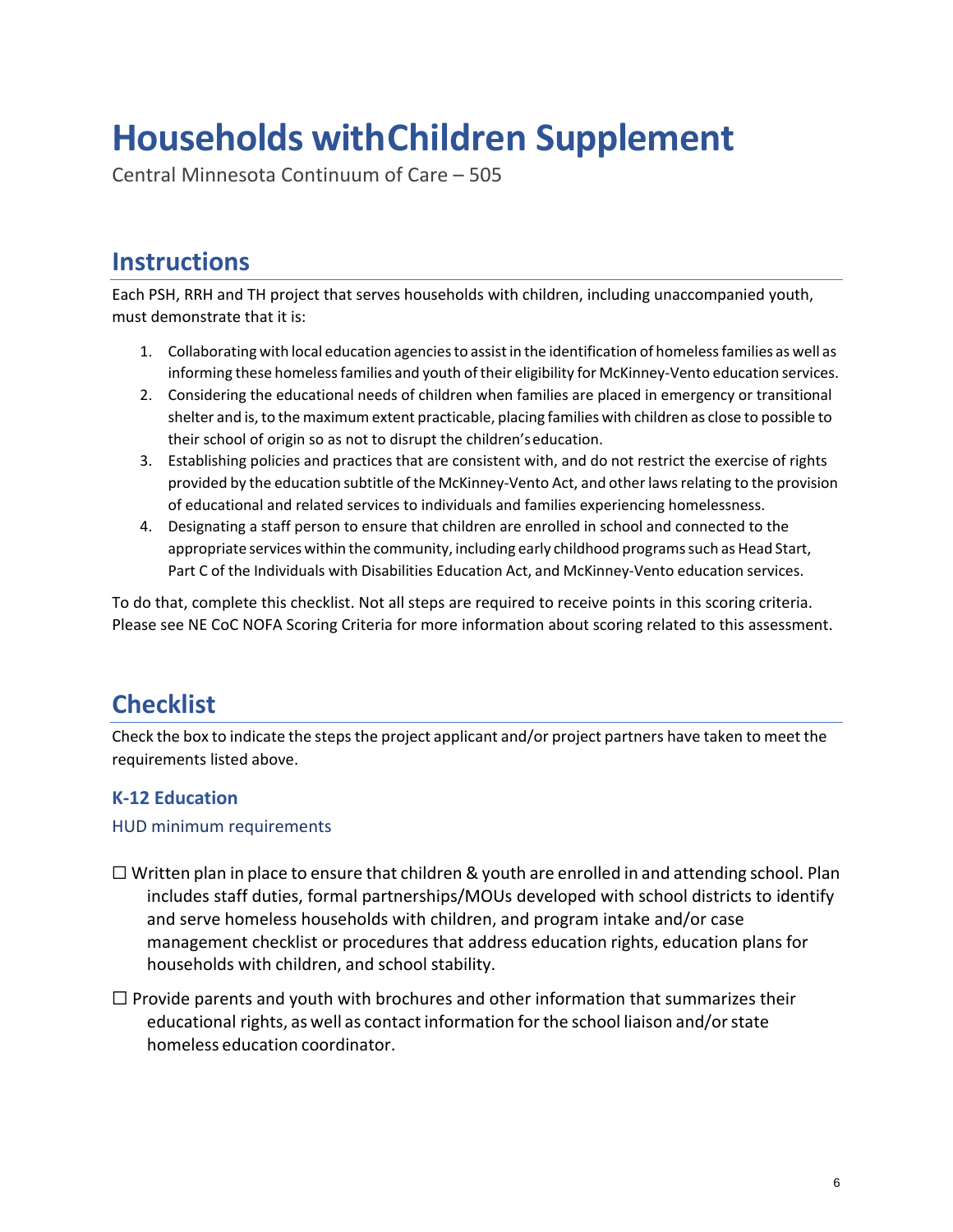$\Box$  Place posters about educational rights in places where parents and youth can see them. Designate specific staff to facilitate child and youth access and enrollment in K-12 education.

## Exceeds HUD requirements All minimum requirements, plus:

- $\Box$  Develop an education plan for children and youth as part of a family's case plan.
- $\Box$  Develop a staff training plan and provide (or arrange for) training of designated staff to ensure child and youth access and enrollment in K-12 education.
- $\Box$  Establish a study area at the program that is quiet and has educational resources for students, such as computers, calculators, and books.
- $\Box$  Measures in place to evaluate compliance and effectiveness in ensuring school enrollment and attendance.
- $\Box$  Demonstrated success in enrollment and attendance outcomes for children and youth.

### **Early Childhood Development**

### HUD minimum requirements

 $\Box$  Written plan in place to ensure families can access Head Start or other public early childhood programs. Plan includes staff duties, formal partnerships/MOUs developed with Head Start or other early childhood programsto identify and serve homeless households with children, and intake and/or case management checklist or procedures that address education rights, education plans for households with children, school stability, and information on local early childhood educationprograms.

 $\Box$  Designate and train specific staff to facilitate participant access to early childhood education programs.

 $\Box$  Ensure that homeless families with children ages 0-5 are aware of and can access Early Head Start and Head Start and other public preschool programs. Facilitate their attendance by assisting, for example, with transportation.

### Exceeds HUD requirements

### All minimum requirements, plus:

 $\Box$  Work with early intervention providers to provide space for services to children under age three who have developmental delays.